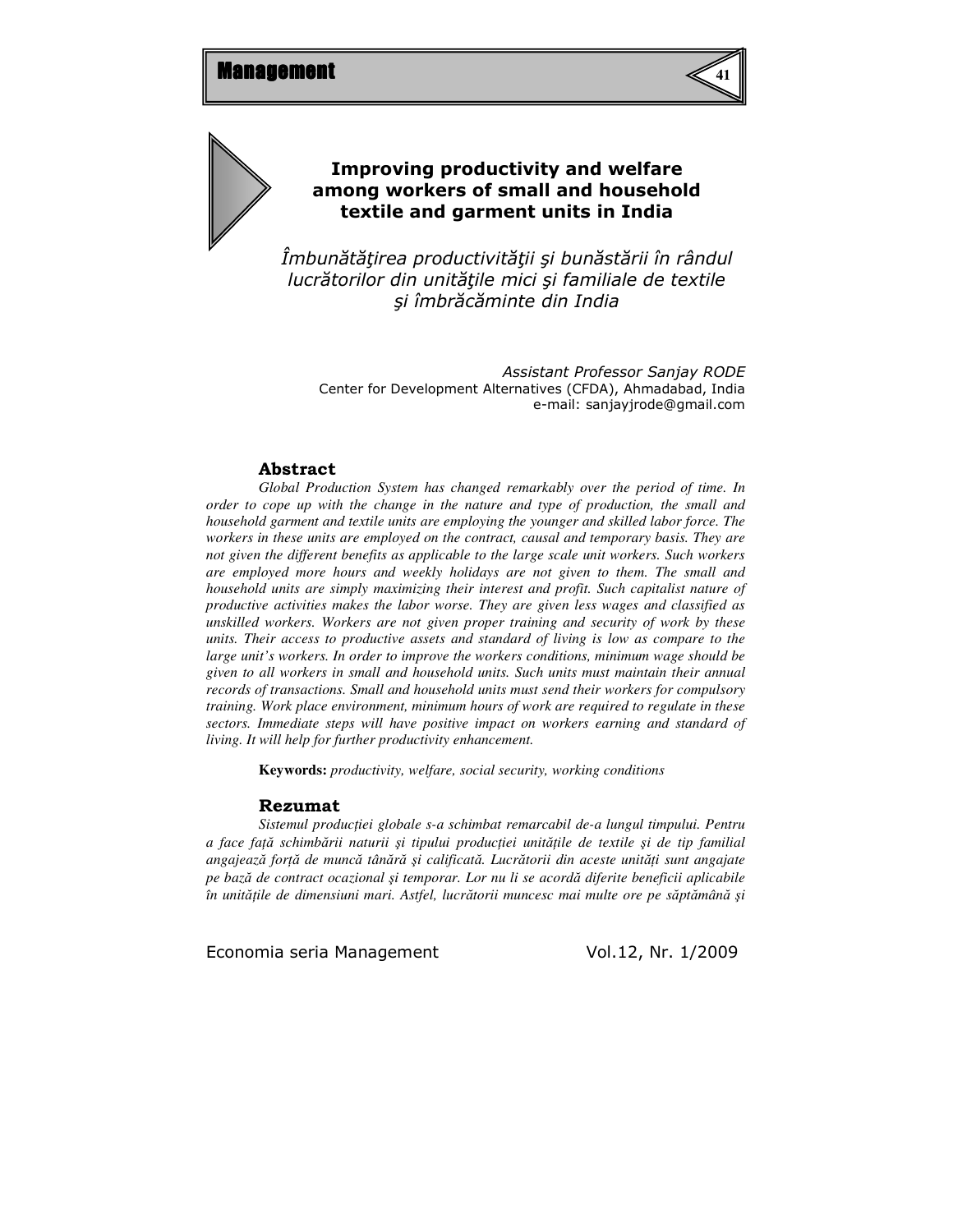

*nu li se acord*ă *vacan*ţ*e pl*ă*tite. Unit*ăţ*ile mici* ş*i familiale sunt interesate numai în maximizarea profitului lor. Acest tip de capitalism al activit*ăţ*ii productive face munca dificil*ă*. Lucr*ă*torii primesc salarii mici* ş*i sunt anagaja*ţ*i ca muncitori necalifica*ţ*i. Aceste unit*ăţ*i nu ofer*ă *o instruire* ş*i o securitate corespunz*ă*toare a muncii. Accesul lor la active productive* ş*i la un nivel standard de via*ţă *este redus în compara*ţ*ie cu muncitorii din întreprinderile mari. Pentru a îmbun*ă*t*ăţ*i situa*ţ*ia trebuie s*ă *li se asigure un salariu minim tuturor lucr*ă*torilor din unit*ăţ*ile mici* ş*i familiale. Aceste unit*ăţ*i trebuie s*ă*-*ş*i înregistreze permanent tranzac*ţ*iile anuale. Unit*ăţ*ile mici* ş*i familiale trebuie s*ă*-*ş*i trimit*ă *lucr*ă*torii la instruirea obligatorie. În acest sector este necesar s*ă *rezolve problemele referitoare la mediul de lucru* ş*i num*ă*rul de ore de lucru. Interven*ţ*iile imediate vor avea un impact pozitiv asupra câ*ş*tigurilor lucr*ă*torilor* ş*i nivelului de trai. Acestea vor contribui mai departe la îmbun*ă*t*ăţ*irea productivit*ăţ*ii.* 

**Cuvinte-cheie:** *productivitate, bun*ă*stare, securitate social*ă*, condi*ţ*ii de lucru* 

**JEL Classification:** D24, J24, I31, C61

# Introduction

ecent work is means to provide conditions of work with freedom, equality, safety and human dignity. The paradigm of decent work includes that kind of work which is productive and secure; ensures respect for labor rights; provides an adequate income; offers social protection; and include social dialogue, union freedom, collective bargaining and participation (ILO 2007 ). Global production system has given more freedom to consumers to choose different products based on the taste, preferences, type etc. Such preferences are always changing across the regions and period. It is difficult for a producer to keep complete track of changing demand and predict the future demand and trends. Global agencies are helping to modify the nature and type of the products based on the latest technology. Firms are maximizing their profit without affecting the sells orders and labor cost. They try to substitute latest technology as against labor wherever it is possible. Such high tech technology requires highly skilled and young labor force. Due to change in technology, nature of orders, workers are employed on the contract and temporary basis. They are not given the higher payment and benefits which are applicable to large unit workers. Such workers are employed for more hours without paying the weekly holidays. Productive assets and consumption goods are comparatively lower among small and household unit workers as compare to large unit workers. Basic amenities and household facilities are more for the large unit workers because their incomes are higher. The benefits such as causal, medical earned leaves provident fund, D.A. PF. are negligible to the household and small unit workers. Poverty among the small unit workers is more as compare to household and large units. Household units are employing the semi skilled workers for production but the skilled and semi skilled D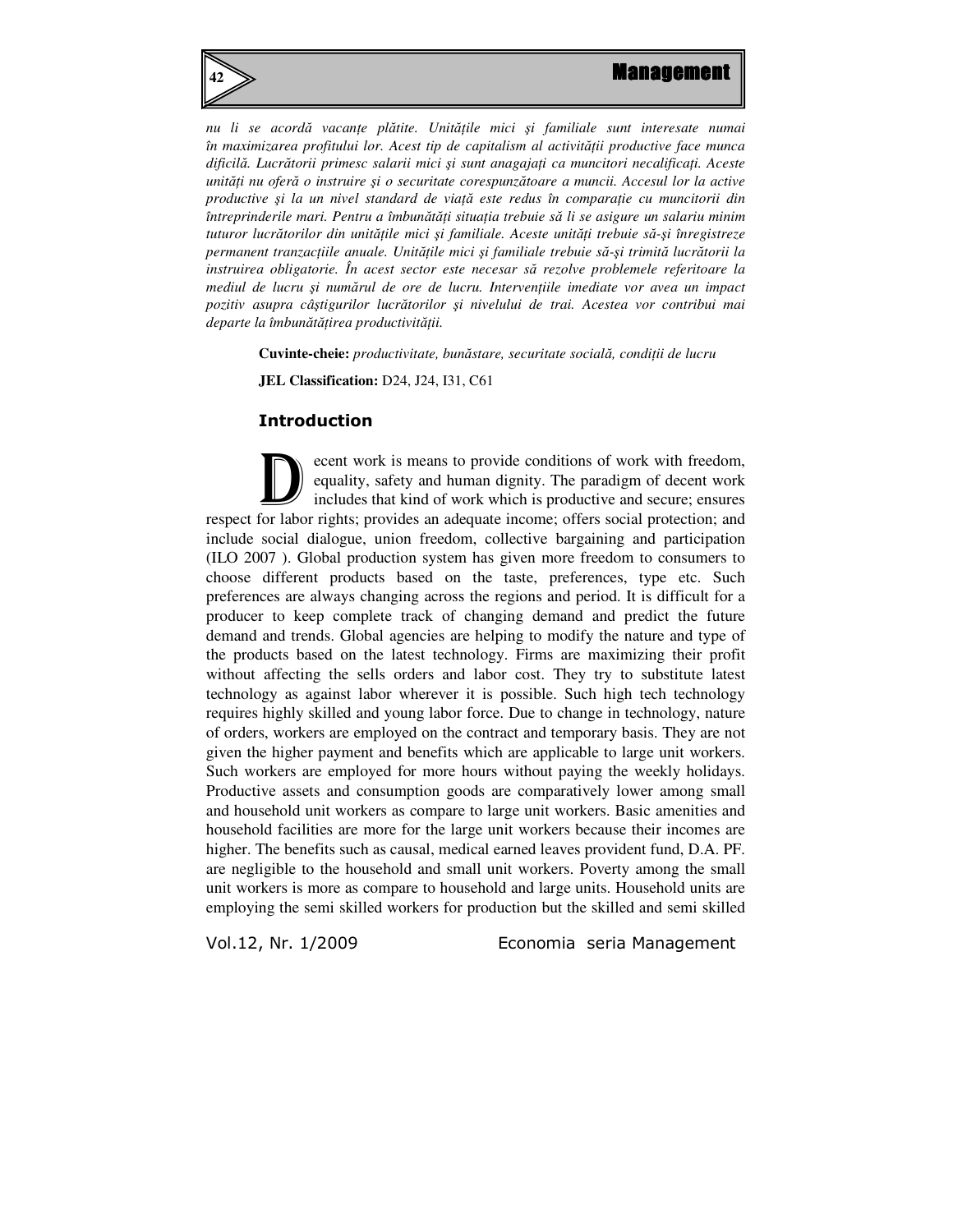

production workers are more in the large units. Training has more impact among the large unit workers but it has negative impact among the household workers. For household workers, it improves more skills and allows learning new development. Trade union membership is more popular among the large unit workers because it helps to workers and vis-à-vis in the small units. Women of large units have paid maternal leave and benefits but such benefits are not for the women in the small and household units. They are not getting any kind of benefits except nursing break.

#### Data and methodology

We have collected primary data from large, small and household textile, garment and spinning units in India. The large unit's data is collected from the Ahamdabad, Surat, Madhya Pradesh and Coimbatore. The small unit's data is collected from the Ahmadabad, Surat, Tirupur, Bhiwandi and Coimbatore. The household unit's data is collected from the Ahamadabad, Tirupur, Bhiwandi, and Coimbatore. Total 322 workers were interviewed from different large, small and household units. The workers socio-economic characteristics are compared with different type and places of units. The quintile method is used to classify the poorest workers according to type of production unit. The multinomial logit regression model is used to examine the correlation of socio-economic characteristics of workers of large, small and household units.

### Socio-economic characteristics of workers

It is important to understand the workers socio-economic background because production units are very much selective in employing the different kinds of workers and they do not employ female and old workers. The nature and type of production is highly volatile and it is based on market demand. All the production units require more flexible worker force without any liability. There is change in the textile and garment technology, firms require skilled labor to operate different machines. Table 1 shows some of the important characteristics of workers.

The male (85.3 percent) workers are more in the large scale units. Females (35.1 percent) workers are more in the small scale units. As far as age category of the workers is concern, then household units have 77.1 percent of workers in the 15-35 age groups. It is only 70.2 percent in small scale units. Young workers perhaps work more number of hours and can learn new technology. Similarly thy have less responsibilities at home. Such things are important for growing and profit maximizing firm. They are low (56 percent) in this category in the large units.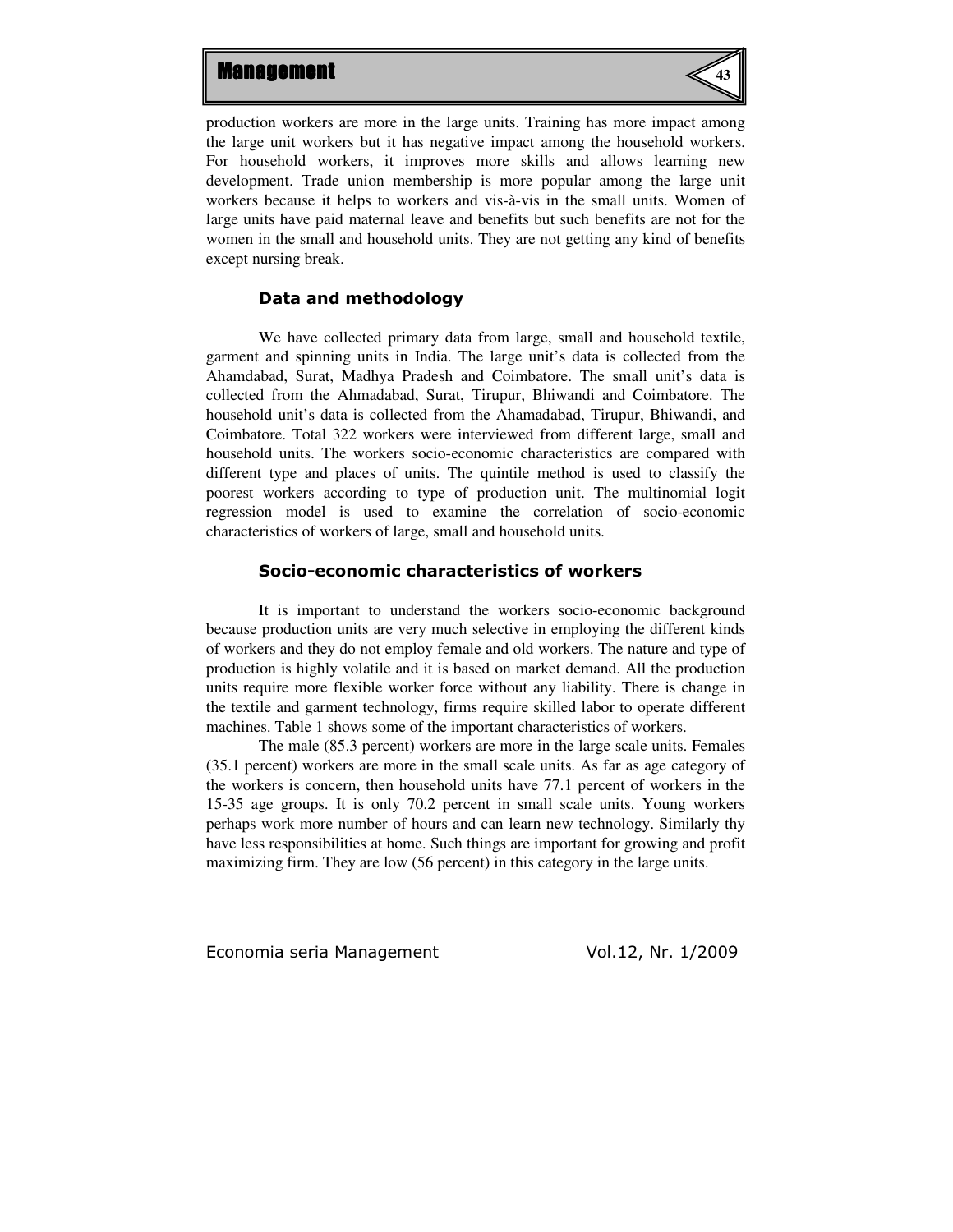

|  | Socio-economic characteristics of workers (Per cent) |  |  |
|--|------------------------------------------------------|--|--|
|--|------------------------------------------------------|--|--|

| Table 1                         |                      |                             |                        |  |
|---------------------------------|----------------------|-----------------------------|------------------------|--|
| Socio-economic characteristics  | Large<br>scale units | <b>Small</b><br>scale units | <b>Household units</b> |  |
| <b>Sex</b>                      |                      |                             |                        |  |
| Male                            | 85.3                 | 64.9                        | 69.8                   |  |
| Female                          | 14.3                 | 35.1                        | 30.2                   |  |
| Age                             |                      |                             |                        |  |
| $0 - 14$                        | 0.0                  | 0.0                         | 0.0                    |  |
| $15 - 35$                       | 56.0                 | 70.2                        | 77.1                   |  |
| $36 - 40$                       | 12.0                 | 10.6                        | 8.3                    |  |
| $41 - 60$                       | 32.0                 | 17.9                        | 11.5                   |  |
| $60+$                           | 0.0                  | 1.3                         | 3.1                    |  |
| <b>Type of caste</b>            |                      |                             |                        |  |
| Scheduled caste                 | $\overline{58.7}$    | $\overline{53.0}$           | $\overline{54.2}$      |  |
| Scheduled tribe                 | 4.0                  | 2.6                         | 24.0                   |  |
| <b>Other Backward Caste</b>     | 13.33                | 13.9                        | 21.9                   |  |
| Other                           | 24.0                 | 30.5                        | 21.9                   |  |
| Type of religion                |                      |                             |                        |  |
| Hindu                           | 93.3                 | 94.7                        | 71.9                   |  |
| Muslim                          | 1.3                  | $\overline{1.9}$            | 22.9                   |  |
| Others                          | 0.0                  | 0.0                         | 5.2                    |  |
| <b>Type of household</b>        |                      |                             |                        |  |
| Nuclear                         | 62.7                 | 62.3                        | 49.0                   |  |
| Joint                           | 36.0                 | 26.5                        | 44.8                   |  |
| Extended                        | 1.3                  | 11.3                        | $\overline{6.3}$       |  |
| <b>Living conditions</b>        |                      |                             |                        |  |
| No Land                         | 78.7                 | 85.4                        | 89.6                   |  |
| No own house                    | 30.7                 | 63.6                        | $\overline{51.0}$      |  |
| No TV/Radio                     | 26.7                 | 37.1                        | 33.3                   |  |
| No Electric goods               | 77.3                 | 96.6                        | 96.9                   |  |
| No Furniture                    | 17.3                 | 72.2                        | 79.2                   |  |
| House square foot               |                      |                             |                        |  |
| $0 - 100$                       | 17.3                 | 54.3                        | 9.3                    |  |
| 100-400                         | 25.0                 | 6.4                         | 23.8                   |  |
| 400-above                       | 58.0                 | 8.9                         | 33.3                   |  |
| Drinking water facility in home | 98.7                 | 86.8                        | 87.5                   |  |
| Electricity in home             | 98.7                 | 89.4                        | 86.5                   |  |
| Separate bathroom               | 98.7                 | 75.5                        | 77.1                   |  |
| Separate toilet                 | 96.0                 | 62.9                        | $\overline{55.2}$      |  |

There are no child labors (0-14 age group) in the large, small and household units. This is because child labors are banned in textile and garment units. According to the caste, there are more scheduled caste (58.7 percent) workers in the large units than the household (54.2 percent) units. Scheduled Tribe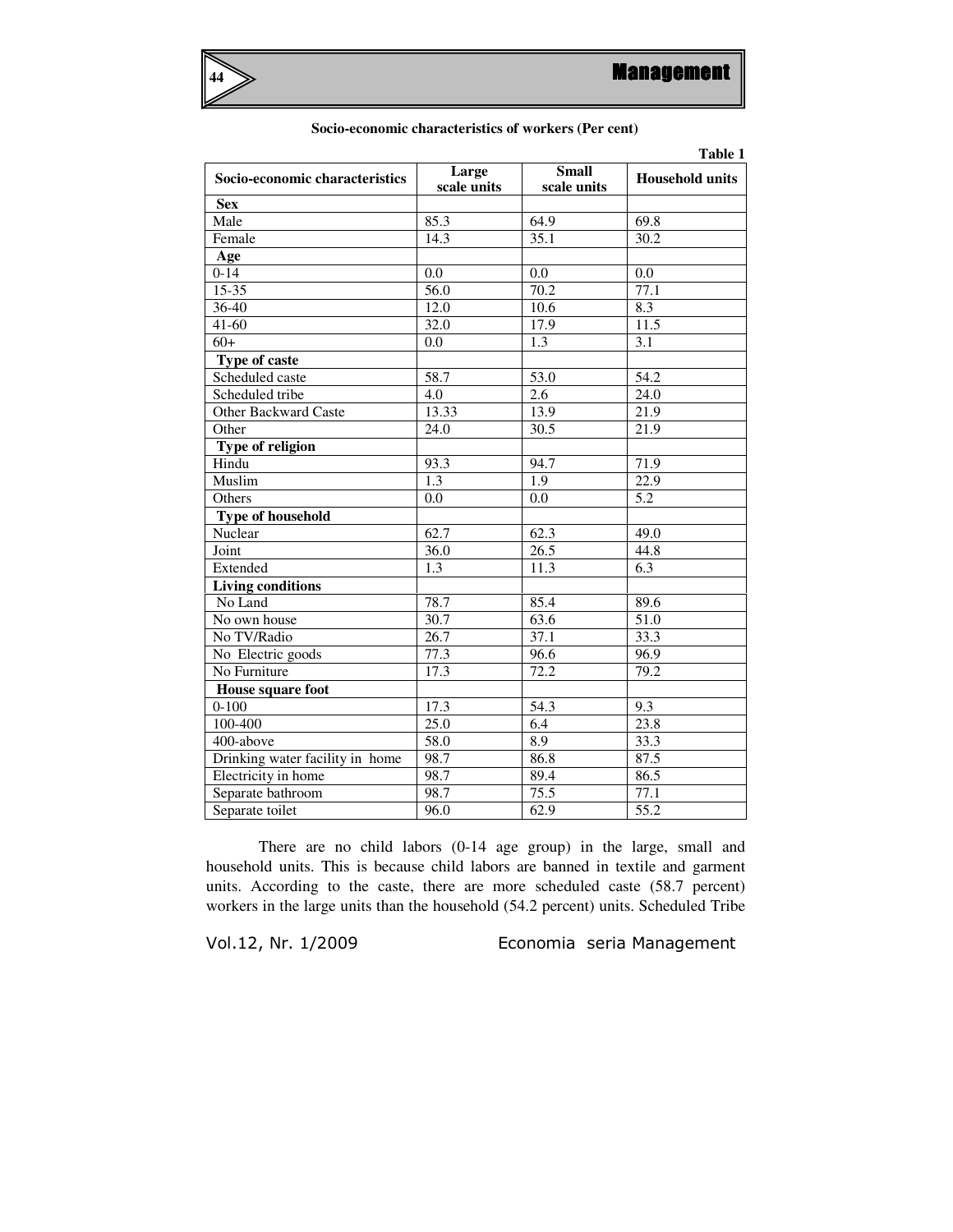

workers are not found in the household units (24 percent). They are very low in the (2.6 percent) in the small units. The OBC workers are more in the (21.9 percent) household units. The Other caste workers are more in the (30.5 percent) in the small units. They are 24 percent the large units. The Hindu workers are more in the small units (94.7 percent). They are lower in the household units (71.9 percent). Muslim workers are more involved in the household units (22.9 percent) than the large (1.3 percent) and small units (1.9 percent). The workers of the nuclear family in the large (62.7 percent) and small units (62.3 percent) are similar. The workers of nuclear family are less in the (49 percent) household units. The workers of joint family are more in the (44.8 percent) household units. Nearly 90 percent of the workers, those are working in the household units have no agricultural land. But in large units, 78.7 percent workers have no agricultural land. In small units, there are 63.3 percent workers do not have home. In the household units, it is 51 percent. In the small units, 37.1 workers do not have television/radio in their house. It is 33.3 percent in the household units.

 Almost 97 percent, small scale unit workers do not have electric goods in their house. It is only 77.3 percent in the large units. There is no furniture in the houses of most of the workers (79.2 percent), those employed in the household units. It is mainly because of lower level of income. In the large units, only 17.3 percent of the workers do not have the furniture in their house. But for workers of small units, it is almost 72.2 percent. As far as worker's owned house size is concerned, then large unit workers have more (58 percent) than 400 and above square foot house. But household (33.3 percent) and small scale unit's workers (8.9 percent) have less household size. For small and household unit workers, the access of drinking water facility, electricity in house, and separate bath room are the same. Such facilities and access is more for the workers of the large units. Almost 45 percent household workers do not have the separate toilet facility in their house. It clearly shows that small scale and household units have lower income and purchasing power. Such workers are less paid for more hours of workers. Due to lower wages they are not able to invest in the productive and consumer goods.

#### Employment and occupation status

Employment status of worker is important to receive the different entitlements. If worker is not permanent then he/she is not eligible for different allowances and benefits. Most of the small and household units are employing their workers on the temporary or causal basis. Employment pattern is depending on the unit size and type of production.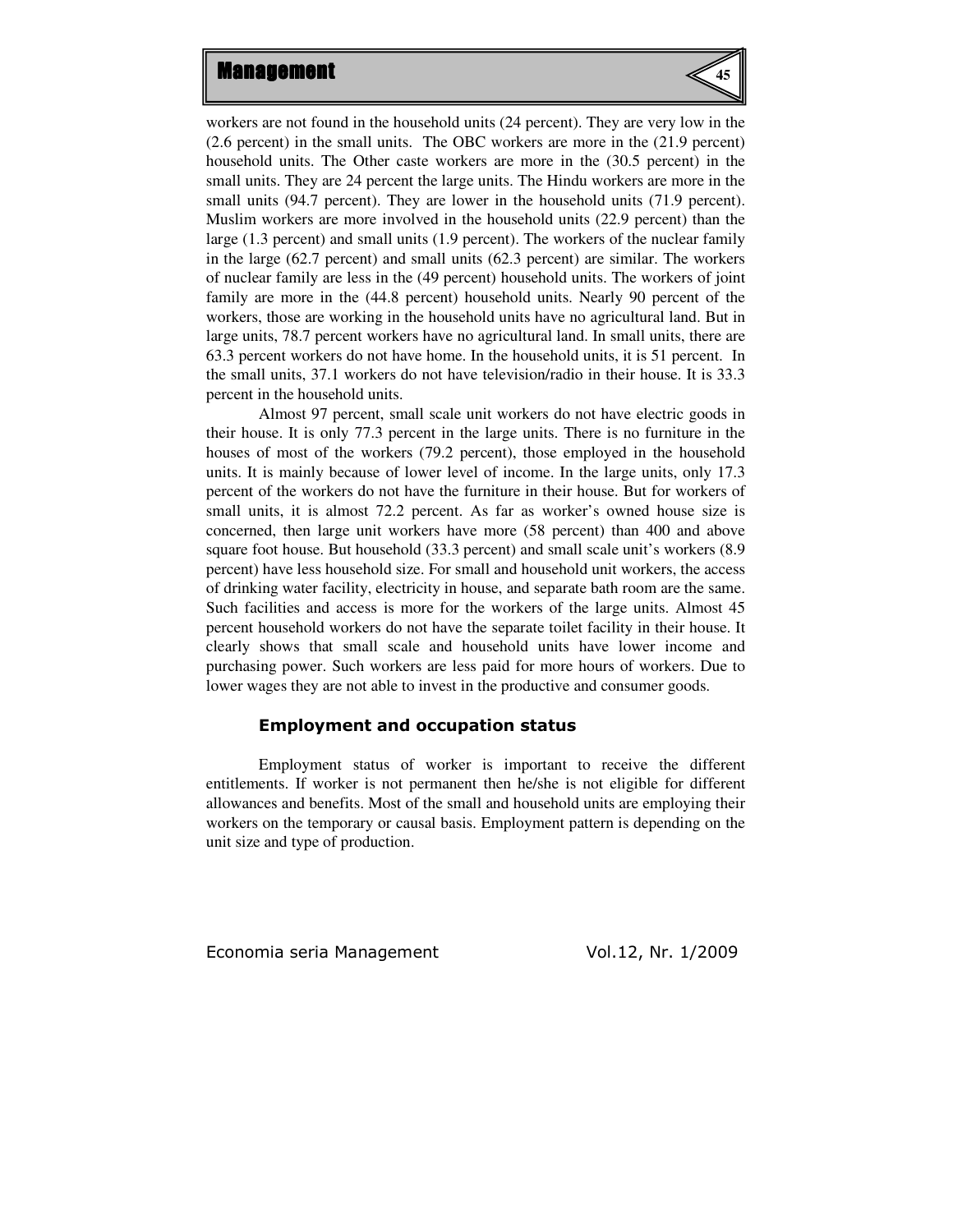**Table 2** 



|                            |                  |                  | 1 adie 2               |
|----------------------------|------------------|------------------|------------------------|
| <b>Status of workers</b>   | <b>LSI</b> units | <b>SSI</b> units | <b>Household units</b> |
| <b>Employment status</b>   |                  |                  |                        |
| Permanent                  | 37.3             | 9.9              | 25.0                   |
| Temporary                  | 16.0             | 54.3             | 46.9                   |
| Contract                   | 33.3             | 29.8             | 24.0                   |
| Causal                     | 13.3             | 6.0              | 4.2                    |
| Other                      | 0.0              | 0.0              | 0.0                    |
| <b>Occupational status</b> |                  |                  |                        |
| Managerial                 | 1.3              | 0.1              | 1.0                    |
| Supervisor                 | 4.0              | 4.6              | 6.3                    |
| Sales                      | 0.0              | 0.0              | 2.1                    |
| Administer                 | 5.3              | 2.6              | 6.3                    |
| skilled production worker  | 57.3             | 43.7             | 1.0                    |
| Semi-skilled               | 57.3             | 43.7             | 79.2                   |
| Unskilled manual           | 24.0             | 31.8             | 1.0                    |
| Any other                  | 0.0              | 1.3              | 3.1                    |

#### **Employment and occupational status (Per cent)**

There are more permanent workers in the large units (37.3 percent) as compare to the small (9.9 percent) and household (25 percent) units. Temporary workers in the (54.3 percent) small units are more as compare to the household (46.9 percent) and large scale (16 percent) units. The causal workers in the large units are 13.3 percent and they are more in the small scale (6 percent) and household (4.2 percent) units. There is less managerial staff in the small scale units as compare to the large and household units. This is mainly because owner of the small units are managing the entire production units. Power loom units are often small in a size and machines get automatically operate. Therefore unit owner appoint more supervisory staff in their units. The supervisors are more in the household (6.3 percent) units than the small scale (4.6 percent) units.

 There are no workers involved in the sales either from large and small units. This is mainly because these units are production units and they do not involved in the sales of their products. Sales department is different in the large and small units. In the household units, there are 6.3 percent workers are involved in the administration. But in the large (5.3 percent) and small units (2.6 percent) they are less. Skilled production workers (57.3 percent) are more in the large units. They are less in the (43.7 percent) small units. Semi skilled workers are more in the (79.2 percent) household units. Unskilled workers are (31.8 percent) more in the small units. They are only one percent in the household units. Employment and occupation status is primarily depending on the type and size of production unit.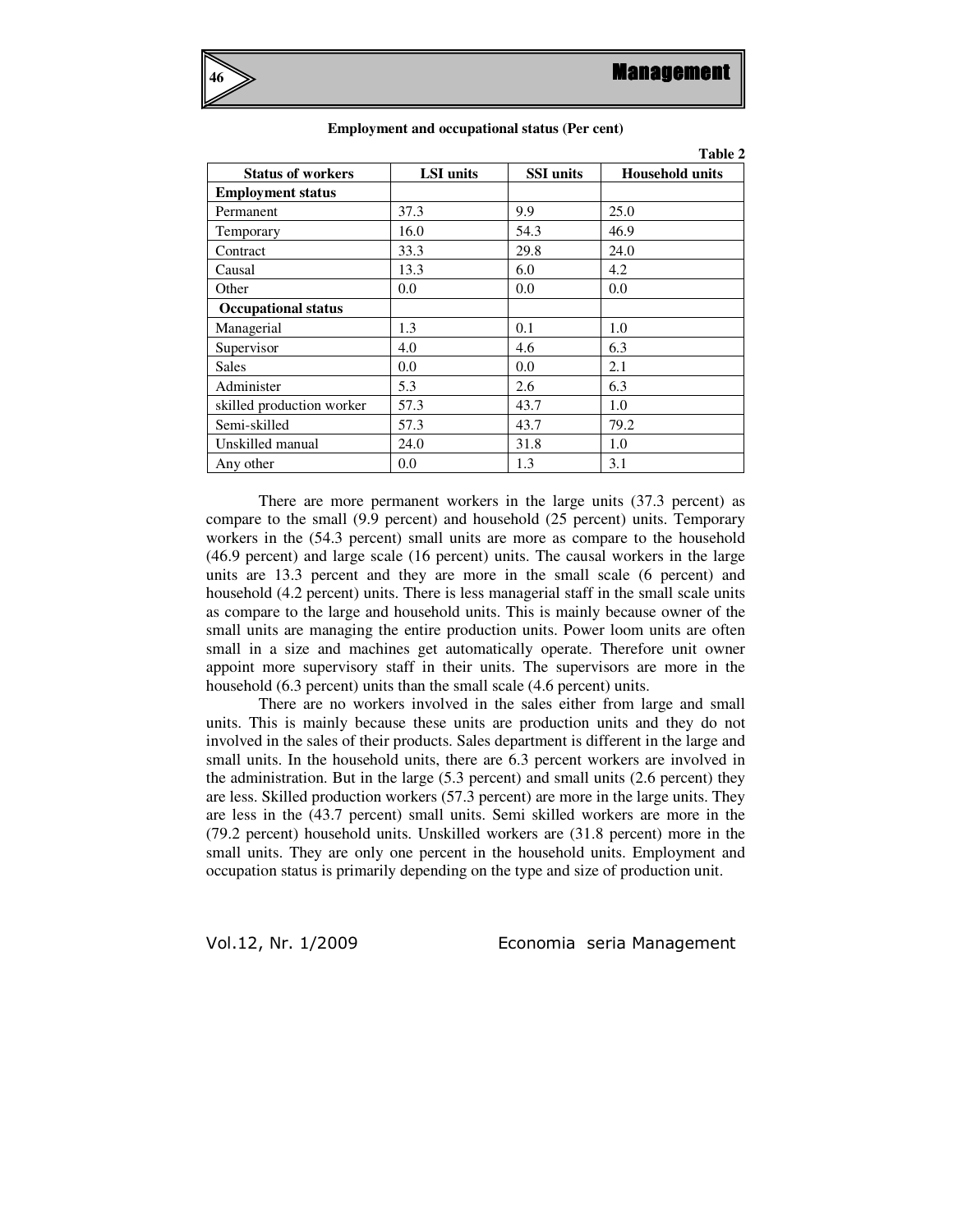

## Annual income of the workers

The annual income of the workers is sole determinant of their welfare. Workers with higher income can improve their skill and improve their standard of living. They can purchase different productive and consumption assets. Workers are also changing nature of job, type of units to maximize their income.



**Figure 1. Annual income of workers according to quintiles and units** 

Above table shows that the annual income (Rs. thousands) of the small units workers are very low as compare to the household and large scale units. The poorest workers are 20 percent in the small units. They are below 5 percent in the large units. It means that very poor people in the large units are less than the small and household units. Income of the household and large unit workers is not different at higher quintile. Small units are consistently paying less to their workers as compare to the large and household units.

#### Benefit received by workers

The large units are proclaimed to provide all the benefits such as paid leave, medical, causal, earned leave and other increment to their workers. Small units are less inclined to give such benefits to their workers. For household units, it is beyond their capacity to provide such benefits to their workers.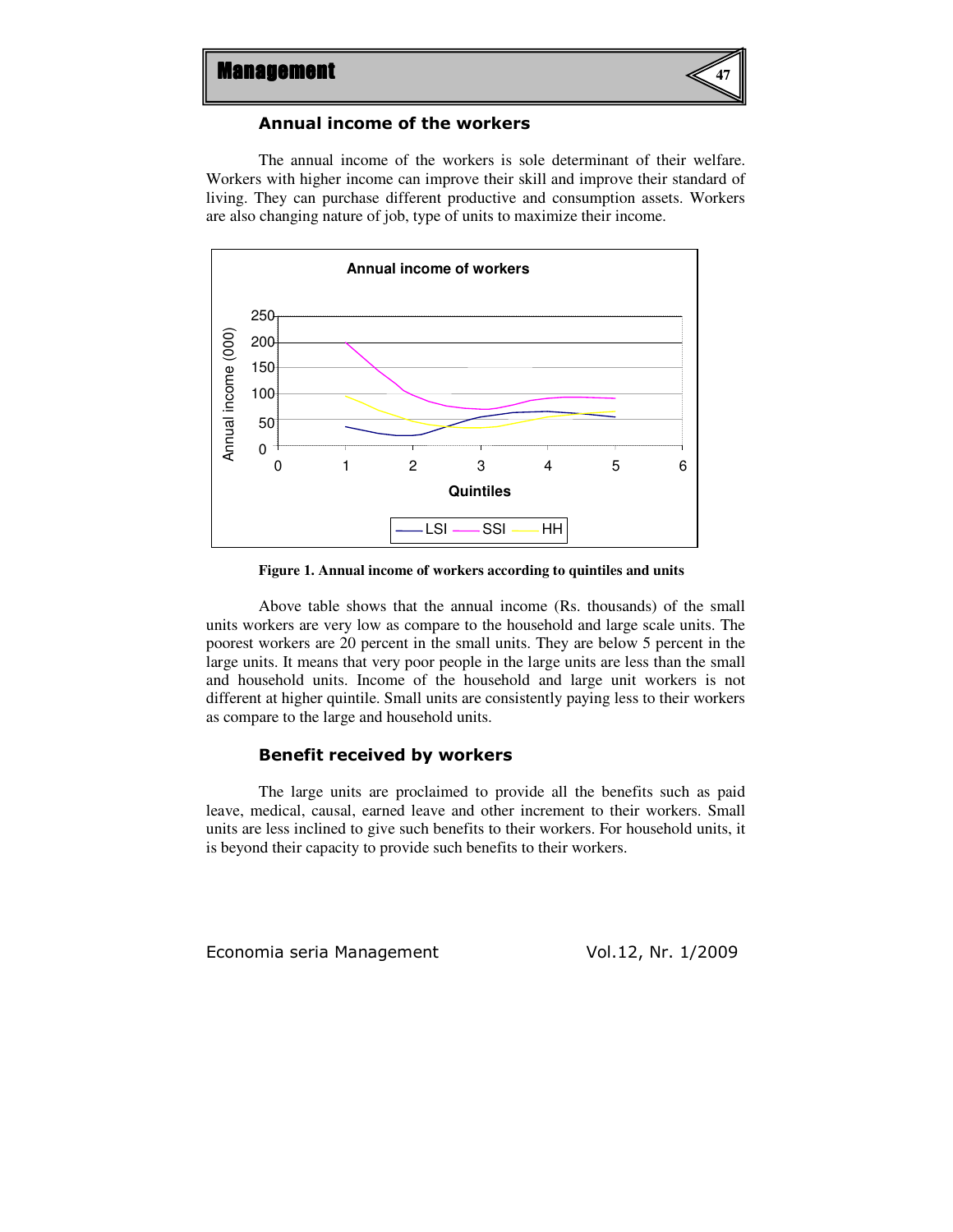**Table 3** 



|                           |                  |                  | Table 5         |
|---------------------------|------------------|------------------|-----------------|
| <b>Benefit to workers</b> | <b>LSI</b> units | <b>SSI</b> units | <b>HH</b> units |
| Paid weekly holidays      | 10.7             | 9.3              | 12.5            |
| Causal leave              | 34.7             | 2.0              | 1.0             |
| Medical leave             | 28               | 7.3              | 3.1             |
| Earned leave              | 6.7              | 0.7              | 0.0             |
| Increments                | 20.0             | 7.3              | 0.0             |
| D.A                       | 12.0             | 0.7              | 0.0             |
| PF                        | 34.7             | 2.6              | 0.0             |
| Pension                   | 1.3              | 0.7              | 0.0             |
| Gratuity                  | 22.7             | 0.7              | 0.0             |
| Medical allowances        | 25.3             | 2.6              | 0.0             |
| Maternity benefit         | 1.3              | 0.0              | 0.0             |

#### **Benefits received by workers (Per cent)**

Table 3 shows that paid weekly holidays are more in the household units (12.5 percent). Causal leaves are more (34.7 percent) for the large scale workers. They are very low for the household (1 percent) unit's workers. The medical leaves are 28 percent for large unit workers but they are only 7.3 percent to the small scale unit workers. In the household units, medical leave is only 3.1 percent. Earned leave is 6.7 percent in the large units but it is nil in the household units. Increment in the large units are 20 percent whereas in small units, they are 7.3 percent. In the large units (1.3 percent) workers said that they have pension. Gratuity is almost for 22.7 percent workers in large units but it is only 0.7 percent for workers in the small units. Medical allowances, maternal benefits, earned leave, increments, D.A, PF, pension, gratuity are not there for the household workers. Medical allowance (25.3 percent) and Provident fund is (34.7 percent) more for the large unit workers.The large units are proclaimed to provide all the benefits such as paid leave, medical, causal, earned leave and other increment to their workers. Small units are less inclined to give such benefits to their workers. For household units, it is beyond their capacity to provide such benefits to their workers.

## Working conditions, impact of training and job loss

The working conditions are important determinant of the welfare of workers of large, small and household units. Training at workplace help workers to improve skills and ultimately income. Trade unions are more popular among large unit workers because they help to raise income and guarantee of employment. Trade Unions are not helping to small unit workers because workers are not allowed to join the unions. Women labors of small units are paid less and no more benefits are given to them.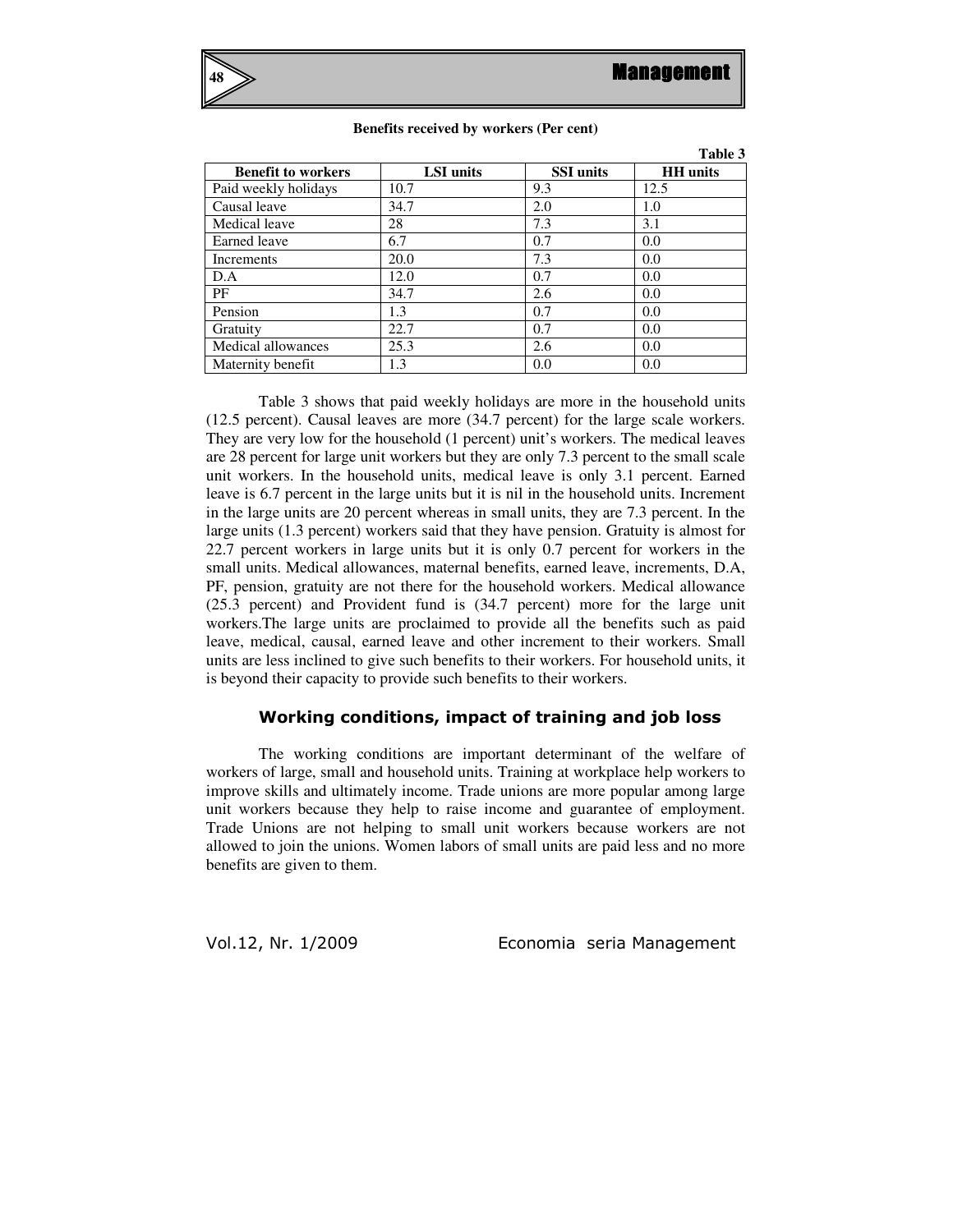

| Table 4                    |                  |                  |                 |  |
|----------------------------|------------------|------------------|-----------------|--|
| <b>Working conditions</b>  | <b>LSI</b> units | <b>SSI</b> units | <b>HH</b> units |  |
| Breaks during office hours | 94.7             | 93.4             | 91.7            |  |
| Clean surrounding          | 94.7             | 66.9             | 75.0            |  |
| Women's toilet             | 62.7             | 45.0             | 25.0            |  |
| Child care centre          | 26.7             | 4.0              | 1.0             |  |
| Arising polluted factory   | 4.0              | 17.9             | 10.4            |  |
| <b>Impact of training</b>  |                  |                  |                 |  |
| Increased wages            | 10.7             | 7.3              | 11.5            |  |
| Upward mobility            | 2.7              | 5.3              | 4.2             |  |
| Changed job                | 1.3              | 9.3              | 4.2             |  |
| No impact                  | 25.3             | 21.2             | 3.1             |  |
| Not need                   | 22.7             | 31.1             | 9.4             |  |
| With new development.      | 13.3             | 15.2             | 17.7            |  |
| Competition for work       | 9.3              | 5.3              | 7.3             |  |
| Training improvers         | 4.0              | 4.6              | 12.5            |  |
| Impact of loss of job      |                  |                  |                 |  |
| Other member earning       | 4.0              | 11.9             | 9.4             |  |
| Member took up job         | 1.3              | 1.3              | 6.3             |  |
| Took up wage /informal     | 5.3              | 12.6             | 14.6            |  |
| Children took up work      | 0.0              | 0.7              | 0.0             |  |
| <b>Trade union help</b>    |                  |                  |                 |  |
| Any Union member           | 26.7             | 6.0              | 0.0             |  |
| Union can help             | 28.0             | 22.5             | 11.5            |  |
| <b>Women labor</b>         |                  |                  |                 |  |
| Equal pay for work         | 6.7              | 27.8             | 9.5             |  |
| Paid maternal leave        | 13.3             | 0.7              | 0.0             |  |
| Maternity benefits         | 13.3             | 0.7              | 0.0             |  |
| Nursing break              | 13.3             | 5.3              | 0.0             |  |
| Part time work             | 0.0              | 4.0              | 0.0             |  |
| Flexible timing            | 0.0              | 20.5             | 5.2             |  |

#### **Working conditions, impact of training and job loss (Per cent)**

Table 4 shows that large, small scale and household workers have break during working office hours. Clean surround is more in the large units (94.7 percent). Women toilets are found less in the (25 percent) household units. Child care centers are more in the large units (26.7 percent). Pollution arising from the factory/unit is more in the small units (17.9 percent).

Impact of the training on wage increment for household (11.5 percent) unit's workers is more than the large unit workers (10.7 percent). Training helps for more upward mobility among workers in the (5.3 percent) small units. Training also helps to change job to small unit workers (9.3 percent). Large scale unit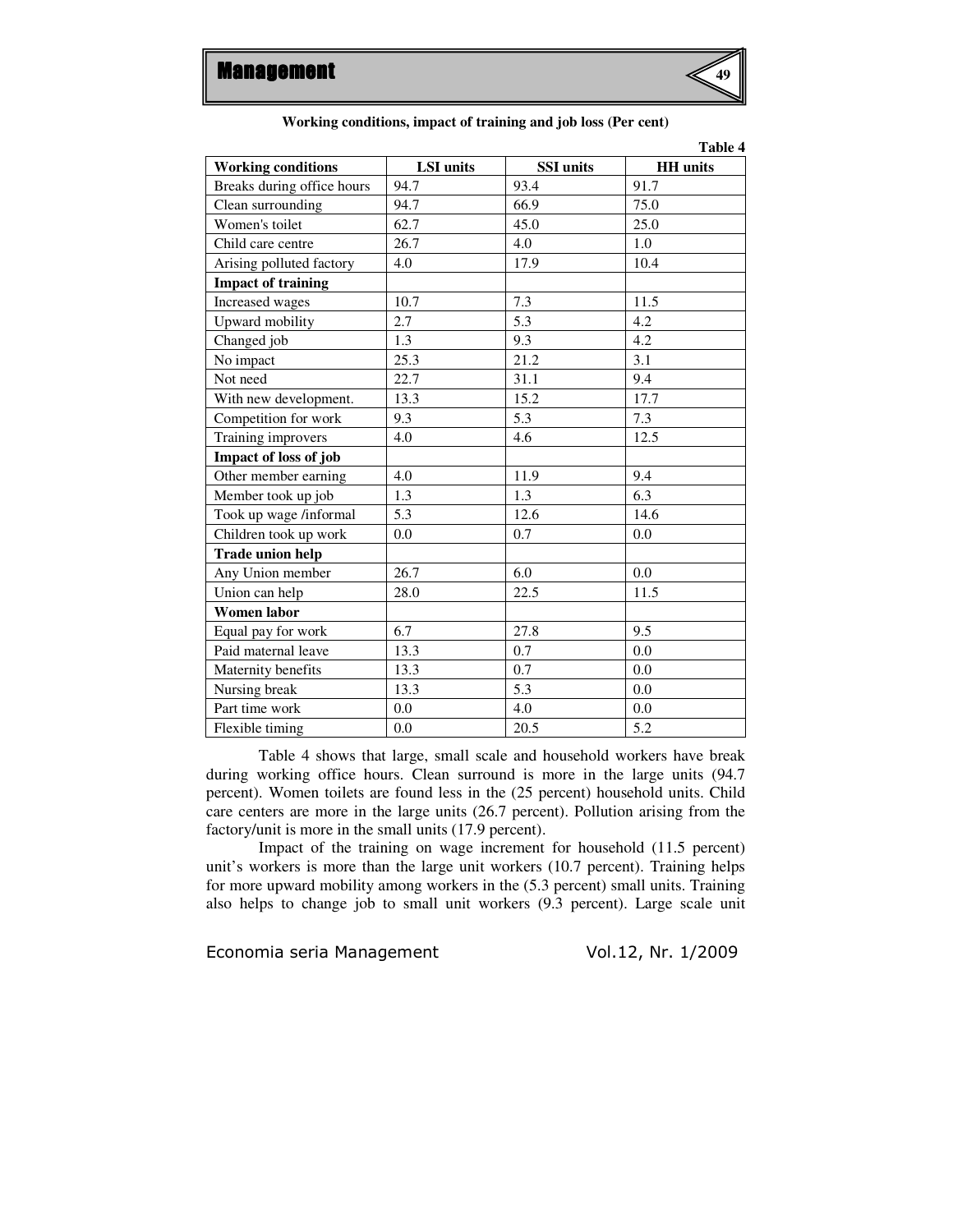

workers have reported no impact of the training (25.3 percent). Training helps workers to cope up with new development. They are more helpful to the household (17.7 percent) workers. Training helps more to household (12.5 percent) workers to improve skills. Impact of the loss of job is more among the small scale unit workers. The (11.9 percent) other household member takes job. After loosing the job, more household workers take the (14.6 percent) informal job.

Workers of large units are more trade union members (26.7 percent) than the small (6 percent) unit workers. This is because workers of small units are prohibited to join the trade unions. Trade union membership is not exists for the household workers. Trade union is more effective in helping the large unit workers (28 percent) than the small unit workers (22.5 percent). The women employee gets more (27.8 percent) equal pay in the small unit than the large (6.7 percent) units. Paid maternal, maternity benefits, nursing break are more (13.3 percent) for workers of large units as compare to the small unit's workers. Such benefits to women workers do not exist in the household units. There is more flexible timing (20.5 percent) for the women labor in the small units as compare to the household units (5.2 percent). India has been appreciated for relative implementation of labor laws. But the very implementation of these laws (e.g. the provision of maternity benefits, daycare centers for infants of women workers, separate rest rooms for women employee, nursing breaks) goes against the employment of women in the organized sector. Women in the organized sector are generally employed a temporary, causal or contract workers. They are usually either young unmarried girls or elderly single women, all without much domestic responsibilities. A very large number of women in India's unorganized sector are outside the factory premises in subcontract units or as home based workers, "because a) it reduces the overheads on building infrastructure and services for workers; b) it gives employers the freedom of using or not using workers as and when needed ; c) it does not provide scope for scattered workers to unionize and bargain for better terms of employment ; and d) it saves of payment of social security benefits to workers"(Hirway, 2006). Flexible timings are not available for women workers in the large units.

#### Regression results

We have used a multinomial logit regression model to find the workers socio-economic characteristics and unit's facility and background. Such model also allows us to compare the workers of small and household with large unit workers. The reference group is taken as the large unit workers because these workers have higher benefits, facilities according to factory act. Such workers have social security and higher working standards which is not available for small and household unit workers.

The model is defined as follows.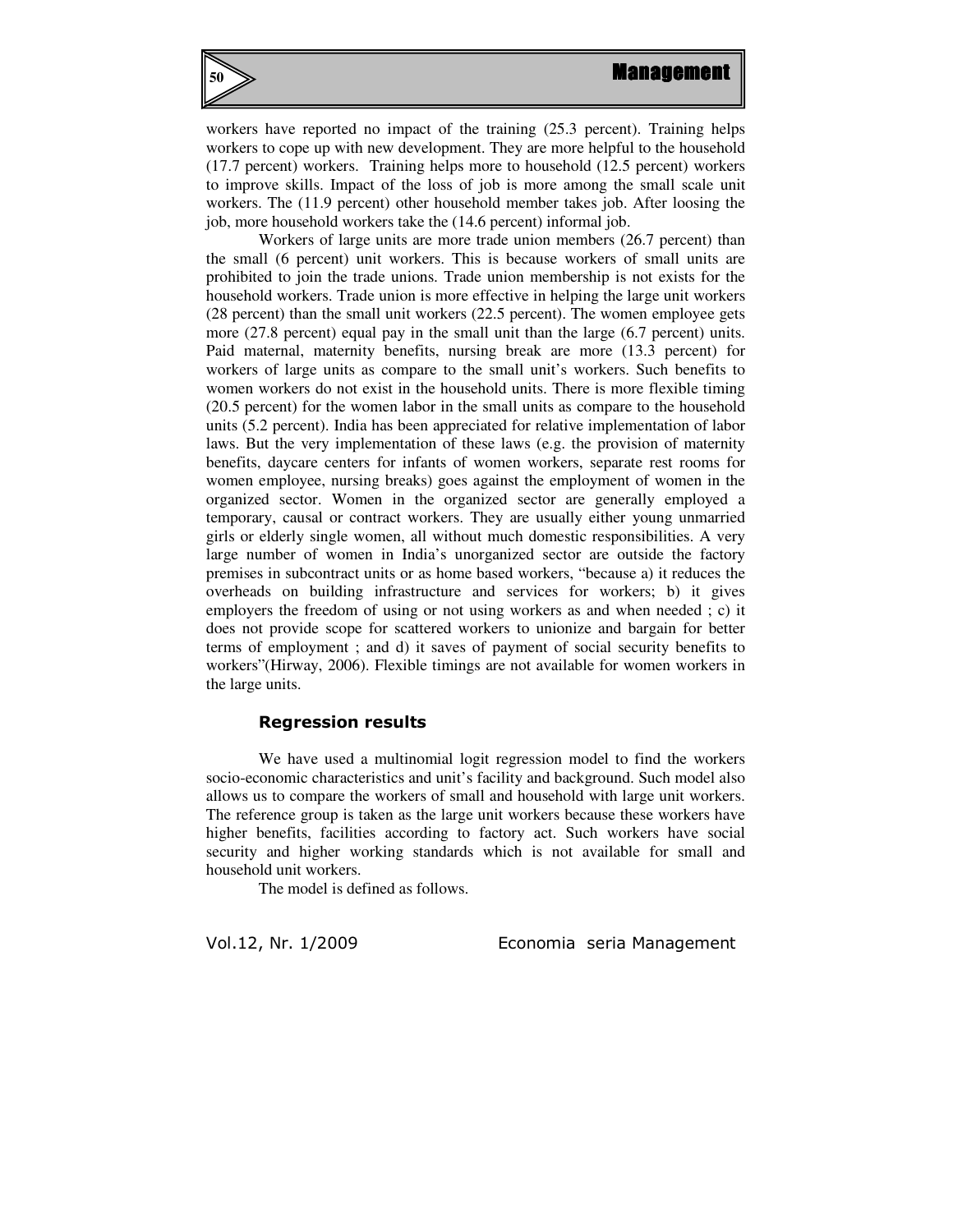

$$
Pr (y_i = j) (Exp (X_i B_j)) / (1 + \sum_j^J exp (X_i B_j))
$$

and

$$
Pr (y_i=0) = 1/(1+\sum_j^J exp (X_iB_j)')
$$

Where for the i<sup>th</sup> worker,  $y_i$  is the observed outcome and  $X_j$  is a vector of explanatory variable. The parameters  $B_j$  are estimated by maximum likelihood. The positive and negative parameters are compared with the reference category workers. Results of the model are explained in the Table 5.

| Table 5                    |                                    |         |                    |         |
|----------------------------|------------------------------------|---------|--------------------|---------|
|                            | <b>SSI*LSI</b><br><b>Variables</b> |         | <b>HH*LSI</b>      |         |
|                            | Coefficient                        | T ratio | <b>Coefficient</b> | T ratio |
| Age                        | $-0.16(0.09)*$ ***                 | $-1.79$ | $-0.22(0.96)$ **   | $-2.31$ |
| <b>Sex</b>                 | 9.61(7.74)                         | 1.24    | 11.0(7.58)         | 1.42    |
| Caste                      | $-1.66(0.63)$ ***                  | $-2.61$ | $-1.66(0.63)$ **   | $-2.63$ |
| Religion                   | 2.05(2.19)                         | 0.94    | 3.16(2.21)         | 1.42    |
| Household type             | 0.65(1.04)                         | 0.62    | 0.30(1.11)         | 0.28    |
| Occupation                 | $0.99(0.34)$ **                    | 3.17    | $0.63(0.31)$ **    | 2.02    |
| Annual Income              | 0.00(0.00)                         | 0.94    | 0.00(.00)          | 1.10    |
| Land                       | 0.17(0.28)                         | 0.28    | 0.32(0.28)         | 1.10    |
| T.v./radio                 | $-0.00(0.00)***$                   | $-1.82$ | $-0.00(0.00)$      | $-0.48$ |
| Electric goods             | $-0.00(.000)*$                     | $-3.75$ | $-0.00(0.00)$      | $-0.49$ |
| Furniture                  | $-0.00(0.00)**$                    | $-1.96$ | $-0.00(0.00)**$    | $-2.76$ |
| House's square feet        | $-0.00(0.001)$ **                  | $-2.25$ | 0.00(0.00)         | 0.37    |
| House own/rented           | $-1.44(2.14)$                      | $-0.68$ | 1.40(2.13)         | 0.66    |
| Drinking water facility in | $-2.99(41.32)$                     | $-0.07$ | $-6.54(41.33)$     | $-0.16$ |
| home                       |                                    |         |                    |         |
| Electricity in house       | $-2.62(41.29)$                     | $-0.06$ | 0.33(41.29)        | 0.01    |
| <b>Employment status</b>   | 1.20(0.85)                         | 1.41    | $-0.11(0.86)$      | $-0.13$ |
| Occupational status        | $-0.06(0.55)$                      | $-1.05$ | $-0.88(0.56)$      | $-1.57$ |
| Weekly paid holidays       | $-8.24(4.35)$ ***                  | $-1.89$ | $-9.05(4.43)$ **   | $-2.04$ |
| <b>Working conditions</b>  |                                    |         |                    |         |
| Number of working hours    | $2.53(0.81)$ *                     | 3.13    | $2.89(0.83)$ **    | 3.45    |
| Break during office hours  | 20.92(36)                          | 0.01    | 19.63(36)          | 0.01    |
| Clean surrounding          | $4.98(1.93)*$                      | 2.58    | 1.60(1.91)         | 0.84    |
| Women's toilet             | 0.35(1.67)                         | 0.21    | $4.96(1.87)$ **    | 2.64    |
| Child care center          | $8.56(3.53)*$                      | 2.42    | $9.69(3.85)$ **    | 2.51    |
| Polluted factory           | $-1.53(2.02)$                      | $-0.76$ | $-0.23(2.05)$      | $-0.12$ |
| <b>Impact of training</b>  |                                    |         |                    |         |
| Production improved        | $-2.40(2.69)$                      | $-0.89$ | $-1.94(2.59)$      | $-0.75$ |
| Wage improved              | $-1.91(3.26)$                      | $-0.58$ | $-1.00(3.13)$      | $-0.32$ |
| Upward mobility            | 0.87(11.50)                        | 0.08    | $-1.10(11.52)$     | $-0.10$ |

### **Multinomial logistic regression results**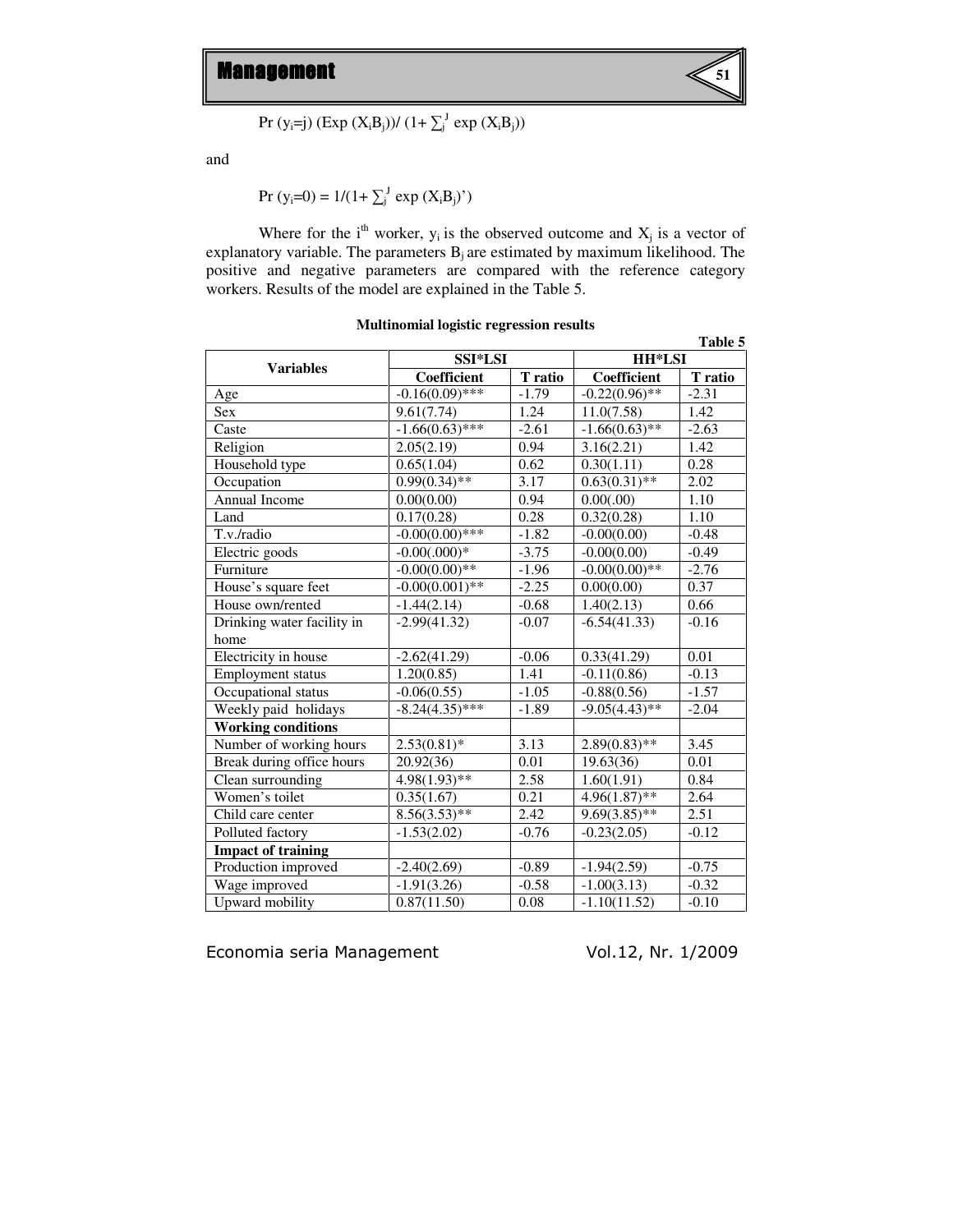| <b>Variables</b>                                                                    | <b>SSI*LSI</b>     |         | <b>HH*LSI</b>     |         |  |
|-------------------------------------------------------------------------------------|--------------------|---------|-------------------|---------|--|
|                                                                                     | Coefficient        | T ratio | Coefficient       | T ratio |  |
| Job changed                                                                         | 4.80(3.46)         | 1.39    | 3.65(3.53)        | 1.03    |  |
| No impact                                                                           | $-4.01(2.67)$      | $-1.50$ | $-6.24(2.80)$ **  | $-2.23$ |  |
| No need                                                                             | 3.53(2.66)         | 1.33    | 1.44(2.64)        | 0.55    |  |
| With new development                                                                | $-0.21(2.36)$      | $-0.09$ | $-2.34(2.25)$     | $-1.04$ |  |
| Competition for work                                                                | 2.66(3.03)         | 0.88    | 0.027(2.89)       | 0.01    |  |
| Training improves skills                                                            | 0.59(3.07)         | 0.19    | 0.00(3.13)        | 0.00    |  |
| Impact of loss of job                                                               |                    |         |                   |         |  |
| Other member earning                                                                | $-5.32(2.60)$ **   | $-2.04$ | $-4.72(2.61)$ *** | $-1.81$ |  |
| Member took up job                                                                  | $-7.75(4.86)$      | $-1.60$ | $-4.99(4.86)$     | $-1.03$ |  |
| Took informal job                                                                   | $5.18(2.63)$ **    | 2.19    | 3.24(2.35)        | 1.38    |  |
| Any union member                                                                    | $-6.87(2.70)$ **   | $-2.54$ | 18.61(18)         | 0.01    |  |
| Union can help                                                                      | 1.30(0.99)         | 1.32    | 0.93(1.00)        | 0.93    |  |
| Women labor                                                                         |                    |         |                   |         |  |
| Equal pay for work                                                                  | 8.69(5.63)         | 1.54    | 7.41(5.64)        | 1.31    |  |
| Paid maternal leave                                                                 | $-1.35(3.12)$      | $-0.44$ | 0.71(3.27)        | 0.22    |  |
| Part time work                                                                      | $-23.29(11.07)$ ** | $-2.10$ |                   | $-1.96$ |  |
|                                                                                     |                    |         | $21.89(11.15)$ ** |         |  |
| Nursing break                                                                       | $17.76(7.81)$ **   | 2.27    | 14.68(3.05)       | 1.87    |  |
|                                                                                     |                    |         | ***               |         |  |
| Constant                                                                            | $-39.28(36)$       | $-0.01$ | $-94.3(2.33)$     | 0.88    |  |
| Prob > chi2<br>479.86<br>0.0000<br>LR chi $2(84)$<br>$=$<br>$=$                     |                    |         |                   |         |  |
| Log likelihood = $-95.932153$<br>Pseudo R <sub>2</sub><br>0.7144<br>$=$             |                    |         |                   |         |  |
| Figures in parenthesis shows the standard error                                     |                    |         |                   |         |  |
| *significant at 1 percent ** significant at 5 percent *** significant at 10 percent |                    |         |                   |         |  |

\*Large unit's workers are the comparison group

**52**

The regression results shows that small and household units workers have negative relationship with age of the worker. Small and household units are not employing the older workers. Young workers are useful for growing and profit maximizing firms because they can learn new techniques very fast, accept the given wage. Similarly, young workers have less household responsibilities. The caste of workers is negatively related because most of the small and household units are employing the scheduled caste workers. Occupation of the workers is positively related in the small and household units. Small unit workers do not have television, electronic goods, and furniture in their house. Household unit workers have less furniture in their house. It is simply because their annual incomes are lower. Higher level of income allows them to invest in the productive and consumption goods. Small and household workers have no weekly paid holidays. Working hours are more and statistically significant in the small and household unit workers. These workers are working on the different shifts. They are not given paid weekly holiday and they often work on the weekly holidays. Study of Neetha (2002) finds that production of knitwear apparel largely depends on work done at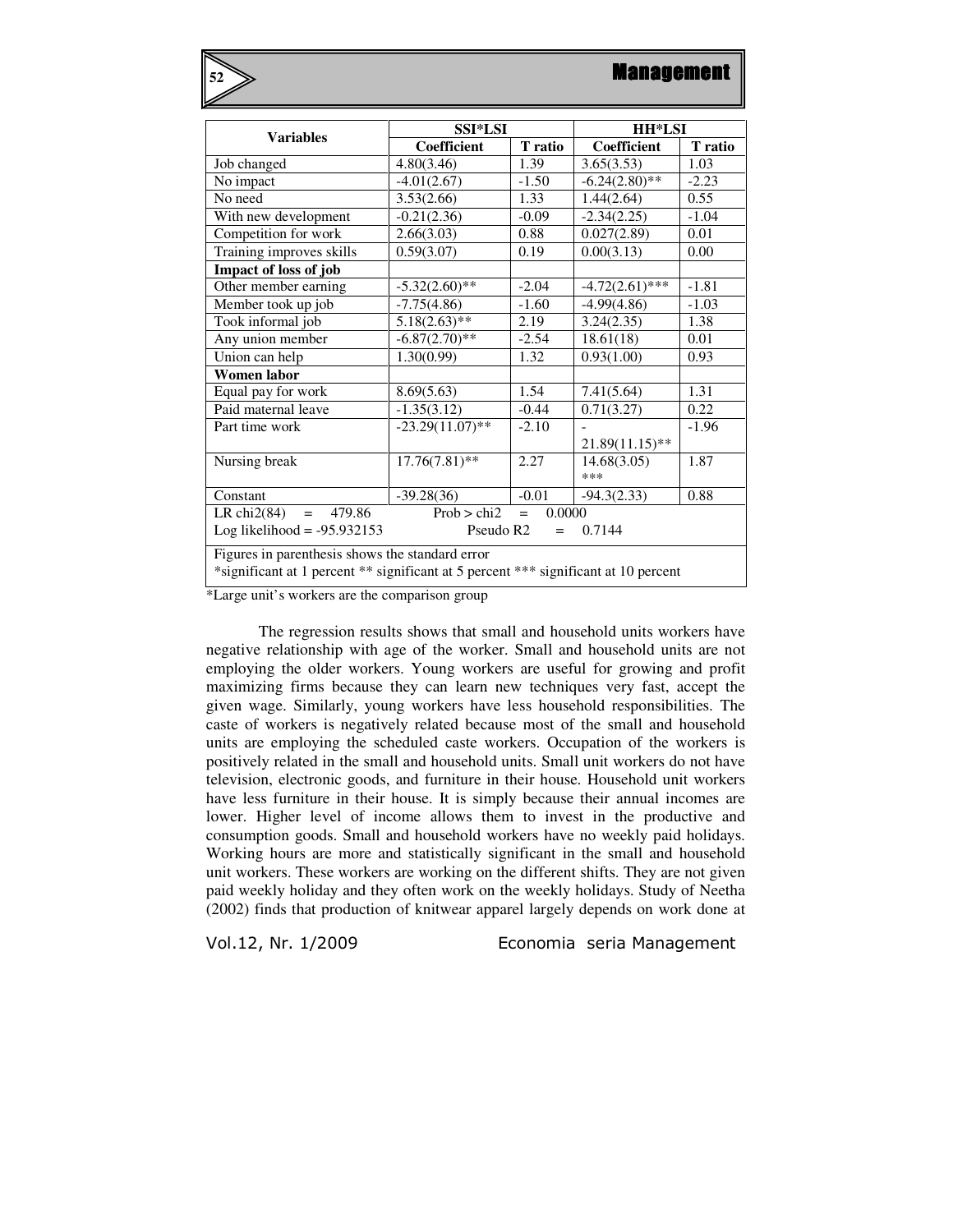

home, with the finished work usually done in sub-contracted units. Women constitute seventy to eighty percent of the workers, working 7 days a week, without any social protection. Undoubtedly, this dispersal of the apparel industry has significantly increased women's employment and they are now in a better position than the earlier position of wife/mother or daughter, engaged in unvalued, unorganized work at home. However, by no measure this work is decent work, which allows them any enhanced dignity, opportunity for social dialogue and even an incremental freedom from their gendered existence at home.

Surrounding across the small units is good and clean as compare to large units. The small units are far away from the main city. Therefore we have observed the clean surrounding. Women toilets are there in the household units. They might be using the household facilities. Therefore it is statistically significant. Child care is positively related in the small and household units. Training has no impact on the household unit workers. Impact of the job loss to the workers is negative because no household member is earning after loosing current job. In the small units, workers took the informal nature of job. The workers of small units are not union members as compare to the workers in the large units. Workers of small units are strictly not allowed to join the trade union. Part time employment is not allowed and it is negatively related to the household and small units. There are nursing breaks for women employee in the small and household units.

#### Conclusion

There is major change in the global production system after removal of quota and Multi Fiber Agreement (MFA). The garment and textile units are employing the young labor force to cope up with the technology, volatile supply and demand of products. Such workers are given the less economic benefits and social security. Women are less employed and no maternal, paid leaves are given to them. Because of lower payment and lack of social security such workers have lower household assets. Therefore poverty among such workers is comparatively more to large unit's workers. All the workers in small scale and household are employed for more hours without giving the weekly paid holidays. If there is job loss among the workers then they take the informal sector job. Trade union is not helping to the small and household unit workers and they are strictly not allowed to join it. Part time working facility is not exists in the small and household units.

There is need of immediate interventions to improve the income and social security of these workers. Government need to pass the legislation to make the minimum wages compulsory to these workers. Workers should be given the compensation or assurance of employment. There is need to fix minimum working hours and paid weekly holiday. There is need of legislation to make the compulsory entry of transaction of small and household units. The small units should not simply maximize their profit with lower payment to workers. Study of Kelekar G. and Yunxian W. (2007) shows that the apparel industry earns huge profits from